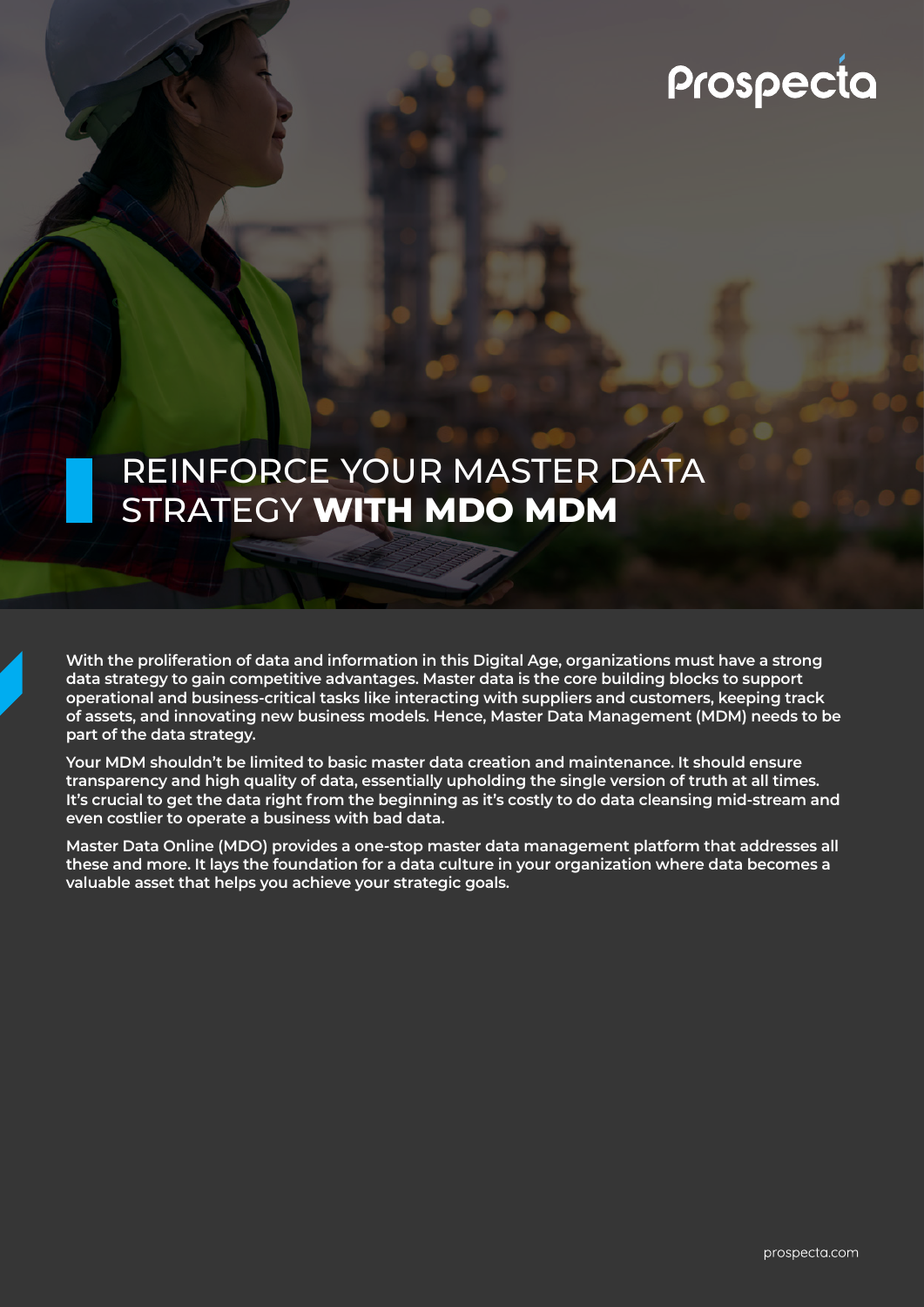# md

# **Challenges in Managing Master Data**

## **No Automation and Standardization in Creating and Maintaining Master Data**

■ Use of manual forms and disparate systems to create and track master data makes it tedious to ensure standardization and leaves no room for improvement and automation.

### **No Guarantee of Data Accuracy**

- Hard to identify expired and redundant data, resorting to manual/ semi-manual validation to identify data issues.
- Wrong reference data causes inaccurate links to data points, invalidating controls and values in the system.

## **Complexity of Master Data Management Systems**

■ Siloed systems for data acquisition and integration, higher complexity in managing different systems and touchpoints.

## **No Ownership and Governance of Data**

■ No top-down, enterprise-wide approach in enforcing data ownership and governance, making it impossible to trust data to form strategic, forward-looking decisions.

# **MDO MDM — Data-driven Integrated Platform**

MDO MDM platform automates and streamlines master data processes from creation right up to disposal, encompassing reference and control data. It's cloud-based — scalable based on your organization's needs and maturity.

Its multi-domain solution can cater for integral master data areas like suppliers, customers, assets, and finished goods, spanning across industries.

MDO MDM employs data governance model that ensures continuous data quality checks. Its analytics capabilities can facilitate the monitoring and tracking of data KPIs of teams and data owners to instill accountability and increase adoption.

With lean deployment model, you're not weighed down by tedious milestones and lengthy project timelines. You can either deploy it yourself or let our analysts deploy it for you. Features include:

- MDO Data Intelligence Workbench (DIW)
	- □ Tools to identify and remediate data issues.
- Pre-defined data models with certified integrators
	- □ Seamless integration with SAP and pre-configured adapters for other enterprise systems.
- Pre-configured and configurable business rules for Active and Passive Governance
- Ownership according to roles to implement governance policies
- Logs and audit trails with enhanced security features
- Taxonomy and hierarchy management in alignment with industry standards like ISO8000-115 and ISO14224
- Workflows for approvals to support automation and rule-based approach

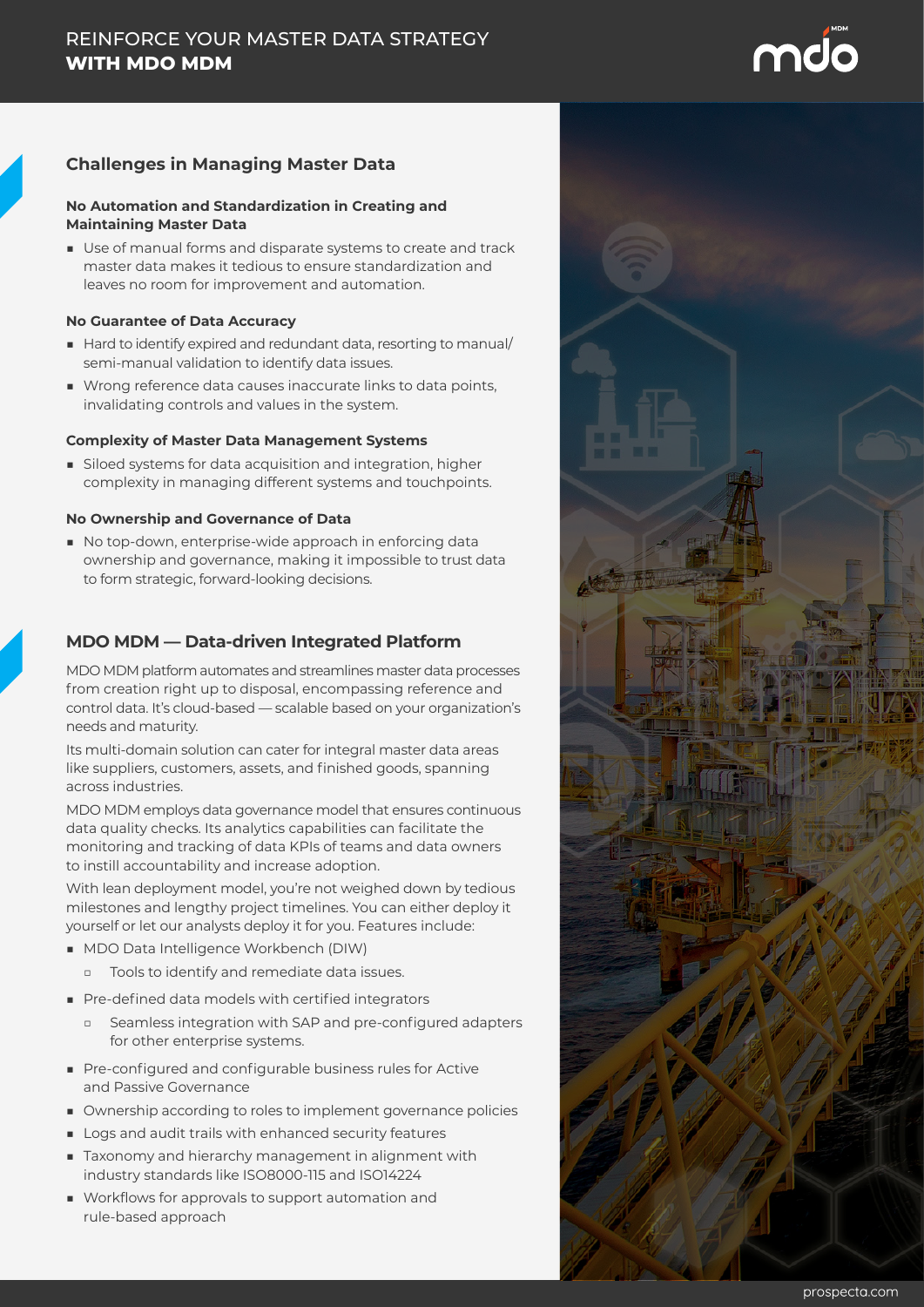# **MDO Active and Passive Governance**

To achieve high quality of data, MDO MDM enables both active and passive governance.

Active data governance is essentially 'Data Quality at Source'. It's the most effective way to manage master data as you're addressing data problems at the source. You have the freedom to adopt pre-defined business rules as well as refining them over time to suit your business needs. As your data is merged and validated in MDO according to current business rules, data accuracy is ensured at all times.

Of course, this involves top-down Change Management and Executive Sponsorship to apply rigor in defining comprehensive business rules and instill the discipline to validate data at source. The more Active Governance is done upfront, you reap the benefits of lesser data cleansing efforts.

Meanwhile, the non-gated approach gives you the flexibility to create master data on-the-fly alongside transactional data to get things moving. The data checks begin at a later stage.





Passive data governance, on the other hand, employs ongoing data quality and remediation. Data is first created in the source system before being pushed to MDO for validation and cleansing. It adopts machine learning (ML) approach to learn the inputs and errors while taking into account the business rules as well. The process still undergoes approvals with logs and audit trails for traceability purposes.

This model involves less Change Management as only a select group of people handles the setup and monitoring of data validation.

It can run in parallel with active governance in validating and correcting retrospective data with updated business rules.